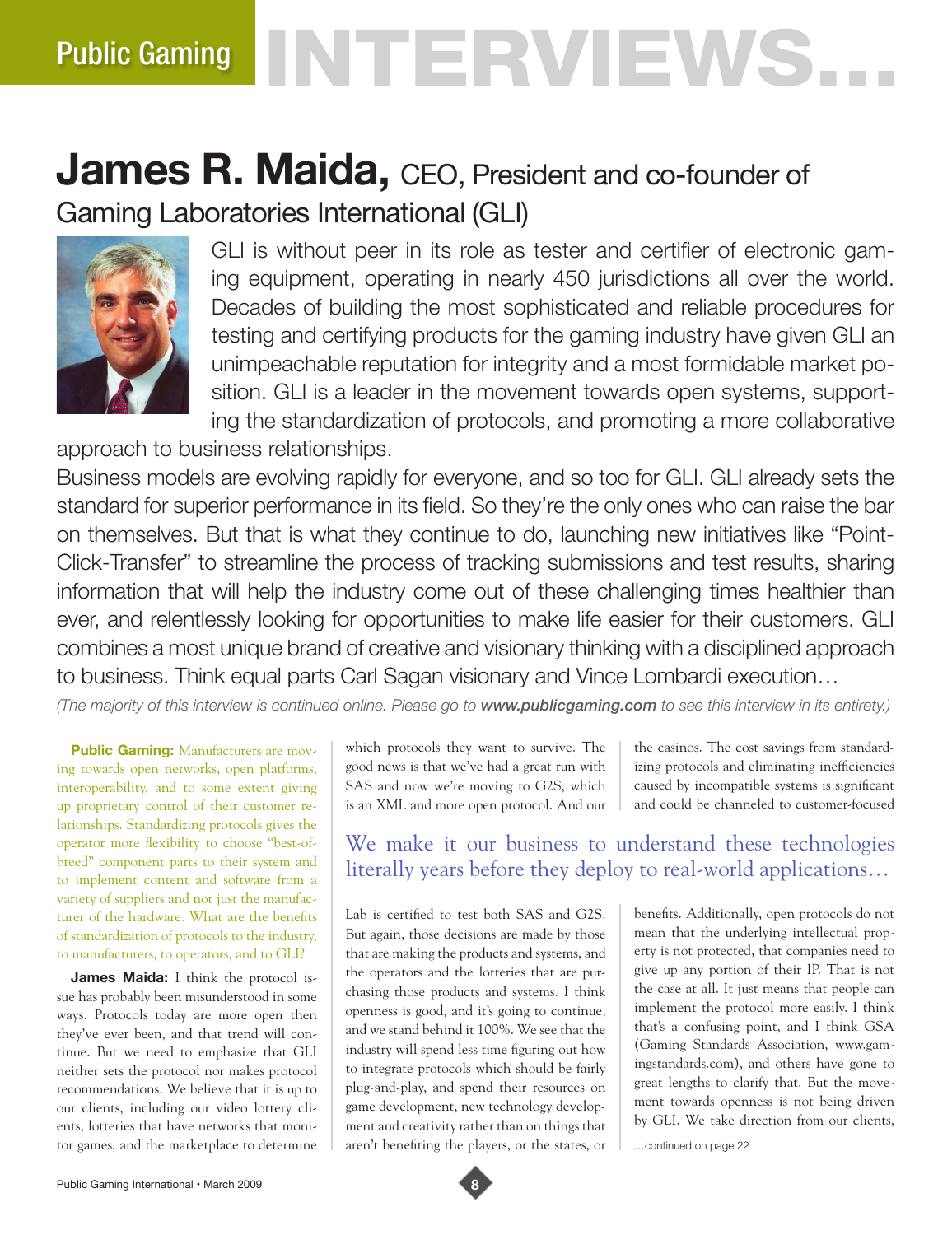not vice-versa. We are a test lab, not a policymaking body, so we will test what our clients ask us to test.

Is there an aspect in which manufacturers or suppliers in general can talk the talk but not walk the talk, comply with G2S and other protocol standards while not genuinely making it as easy as they could for the operators to implement content or software provided by competitors?

**J. Maida:** I think it's increasingly difficult to do that today. Because of the GSA organization and all of the major manufacturers becoming member companies and working together to move the industry forward towards openness…whether it be AGEM (the Association of Gaming Equipment Manufactures, www. agem.org) or GSA, we have seen unparalleled cooperation among the suppliers. Again, as the Laboratory, we are a bit removed from that. That is a commercial issue between competitors or between groups of people that, for our clients' sake, the Lab must remove ourselves and just test against specifications that our clients want to test against without being a part of the system that we're trying to independently verify and certify for our clients.

#### On behalf of Peter DeRaedt and Marcus Prater, I thank you for that plug.

**J. Maida:** And I would encourage you to speak with both of them and ask them that very question.

Point-Click-Transfer is a great example of the initiative that GLI takes to make things more efficient and cost effective for your customers, but doesn't necessarily increase income for GLI. Explain how Point-Click-Transfer works, how it helps your customers but also how it contributes to the evolution of GLI's business model and profit structure.

**J. Maida:** This year we worked with over 330 different suppliers. And one of the things that we saw was that people were spending money overnighting submission letters to us. They then waited for the approval to be overnighted back to them. We wanted to facilitate the process for our clients, we wanted to help our customer get in line as quickly as possible so that we could start working on their item. Then we wanted to get their results back to them as quickly as possible. So we created things like GLI Access®, which allows them to log on to our system via their computer and see every product that they have in the lab, where it is, what office it's at, and when it will be approved. Much like you might track a package. That was the first thing that we did.

The second solution we created was the GLI Verify® product. The customer used to have to download long lists, 200 or 300 pages long. Now there's a software program that we're going to be distributing next month that will update their computers every night much like McAfee virus scan does on your personal computer. So now the customer can easily check every day to see what's approved, all the data on their computer is updated on demand and updated every night whether requested or not.

The third creation was Point-Click-Transfer, which greatly expedites and simplifies much of the submission and paperwork processes. The benefits to the customer are really quite significant. For example: Say you're in South Africa, and you realize that for some reason you didn't submit for a South African approval. But it's approved in Illinois, or maybe it's approved on a California Indian nation, and you need it for South Africa on Thursday and it's Saturday night, who do you call? You can log on to our system and post your request. You put your paperwork transfer in, you get a receipt and notification that the paperwork is in the system, and when we come in on Monday morning we know to look at that and to start working on it. No overnighting, no having to call our office, everything is streamlined to be easier and more efficient for the customer and for us, and the customer gets the results much faster. So we call it Point-Click-Transfer because you find what you already had certified at GLI, you point at it, then you pull down a drop down menu box and you have all the jurisdictions that you haven't had approved yet and you pick whatever you need and then you hit "Transfer." It's all done electronically. We still do the testing and we still do the paperwork and get the results to the jurisdiction that you want to receive it, but you don't have to worry about typing a letter up, put it in an overnight mind to see instantly that everything is in progress. So they can go about their business and not have to think about and worry about whether things are getting done. They immediately know it's in our database, and they can just check in online with us whenever they want to. In 2008 our average turnaround time for submissions was somewhere in the 30 day range, now it's less than 20. That is good for us but it's great for our customer. We can also tell you that in 2008 we pushed more products through the pipeline for the same amount of cost for the supplier. We are getting more efficient, and what we do, frankly, is pass that efficiency savings along to our customers… lotteries and video lottery, casinos, gaming regulators around the world, and the suppliers.

#### How do you determine what to change? Does the impetus to improve come from employees pushing for change, from customers asking for improvements…

**J. Maida:** We have a supplier development team that goes out and meets with our clients and asks them what they would like to see from us. As in, fill in the sentence, "I only wish GLI would do…" Every week we have a meeting to discuss this input about what the suppliers want us to do. We also have a team of people internally that think about themselves as if they were a supplier, or a lottery, or one of our clients, and not as someone who works at GLI. Really putting themselves in the shoes of the customer, ask themselves how they feel about the GLI experience, what could GLI do that would make their job easier.

The senior management team gets those ideas together and we figure out how to implement them. We spend hundreds of thousands of dollars a year in R&D to find ways to provide excellent customer service, create a more efficient and rewarding experience for the clients. We know that the more that we put through our pipeline, the more that will continue to

We work for regulators and governments at their request, and we know our place. Our place is as a provider of advice and technical support to regulators. It's their jurisdiction, and our role is to help them.

envelope and shipping it to the nearest office. We also can take that same transfer and do it locally. So if you're in the U.S. and you need to get the information to Europe, Africa, or anywhere, you don't have to spend the time and money and paperwork doing your shipments. But even better, it gives our clients' peace of

come at us. The interesting thing, Paul, is that the things we do to improve efficiency actually result in residual, sometimes unexpected, improvements in quality, consistency, and performance. We have found that improving efficiency for the purpose of reducing costs has resulted in improvement and consistency of the

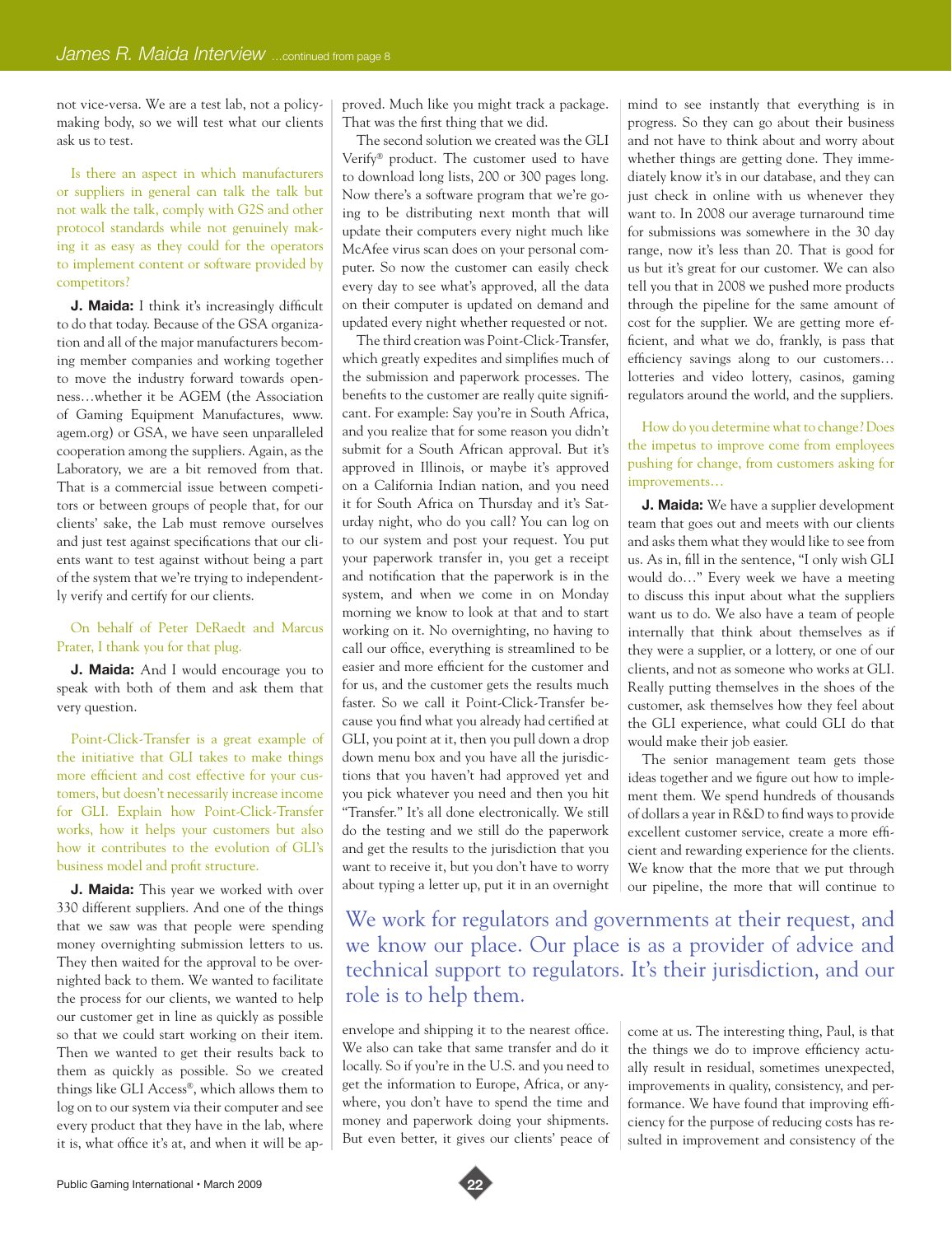quality of the service. We track every quality issue that we have, and in 2008 our quality has been 99.9% or better in terms of after market problems that might come in. We certified over 180,000 pieces of software in 2008. To maintain the highest quality standards at that volume requires a commitment to quality and a commitment to customer service.

#### So the focus on efficiency enables you to grow quickly and maintain the highest QC standards at the same time.

**J. Maida:** We were the first Lab to operate internationally and continue to operate in far more jurisdictions than any other lab. We were the first lab that opened an interoperability center, first opened in 1999. We actually coined the phrase 'interoperability center' to describe what we were doing. We're the first lab with Point-Click-Transfer, we're the first lab of any lab in the world, public or private, government or not, where you can go onto a

times a year depending on what their needs are and what makes most sense for both of us. And because we are viewed as quasi-regulatory, we aren't allowed to have any financial interest. We're not allowed to buy stock, we're not allowed to have any interest on what goes on in the industry. So we can ask the supplier what technologies they're working on, what is their roll-out schedule for 2009 and 2010. And frankly, we collect that from each and every suppler that's submitted equipment to us from the smallest to the largest. And then we come back in our meetings with HR and the directors of engineering and the development staff and we forecast the number of employees we will need to hire. In the last 12 or 15 months we've hired more than 100 employees at GLI, and we're still hiring. I think our goal is 42 more employees for 2009. So we know what's coming, and our commitment is no denigration in efficiency or time to market. That's why it is to everyone's benefit to

### We freely transfer knowledge to them because our best clients are the most educated clients. We promote transparency, helping the client understand as much about what happens and how it all works as they are willing to learn.

website and see where your submissions are. And we're the first lab to create an in-house tool to signaturize software. Why? Not because we needed to do it, not because clients called up and said "I've got this software and I can't signaturize it online". It's up to us to take the initiative and change proactively, thinking constantly about how we can improve the customer experience, anticipating their needs… we created those tools for our government clients free of charge because we realized that if we approved something that they can't test on the floor, how do they get it in on the floor? They can't. So almost all the new technologies we create are tools to enable our regulatory clients to track the status of everything. Point-Click-Transfer is the latest and most important initiative to do that, but we have been consistently doing that for over 20 years.

#### How do you forecast where the industry's going in terms of software in order to stay ahead and create the software and procedures that can test it?

**J. Maida:** We have development supplier teams based in Las Vegas, but also in the U.K., mainland Europe, in Africa and Australia. We have a supplier visitation program, visiting each of the suppliers anywhere from one to six

tell us ahead of time what their projections are. That way we can, at our cost and our risk, prepare our business six months, nine months, a year in advance. So we take actions now to prepare us for the changes that take place and always be ahead of the curve, prepared to deliver superior service even when the needs are changing quickly. Right now we're preparing for the G2E show next November, and we are already talking about what products are going to need to be approved for that show. And it's only January as we sit here today.

#### Along the same lines, how do you stay ahead of all things cellular, Internet, network communications, etc.?

**J. Maida:** We invest heavily to do just that. We have incredibly talented teams of researchers and engineers whose job it is to understand the technology and how it's evolving better than anyone else in the world. We make it our business to understand these technologies literally years before they deploy to real-world applications. In fact, our research gets so far out front that we are forced to develop standards to enable the regulatory process to work. Regulators ask us to come up with standards for them to implement new technologies. GLI was the first lab to build

its own set of standards, which is the GLI Standard Series. As new technology comes out, like class 2 gaming, electronic bingo, electronic lottery…we develop standards for our regulatory process to adopt them. And we think about how a certain technology that is currently not in the gaming industry will be applied when it does get to the gaming industry…what it will look like, what type of engineers and skill sets will be needed? Today it's Java and XML. Five years ago it was C++. We've always stayed way ahead of the curve.

A variation on a question that I've asked Roger Farrell and Kevin Mullally: It sounds like your regulatory clients would like to depend more and more on GLI to help them from the beginning stages to formulate their strategic approaches. As opposed to having GLI focus solely on the testing and analyzing, They would like to engage you earlier in the process.

**J. Maida:** I know you spoke with Kevin about this previously, and I think it's really important that we remain objective consultants to our government clients. We may give advice, but the policy and the direction of gaming is a state by state question. And it is those parties (legislators, gaming regulators, lottery directors, etc.) who set and implement policy, not us. We do get involved early on, and we do assist with advice. But our advice is always confidential, our advice is not on behalf of the industry but on behalf of what our clients are asking us for and trying to give them the best practices. The advice we give is based on those considerations and only on skill sets that we understand. The final decisions may include those considerations, but ultimately are driven by many other factors, political and otherwise, and we fully understand and support that fact and serve totally at our clients' direction. So we do get involved early on in helping to draft legislation, helping to draft rules and regulations, helping with drafting documents that are going to be needed for the gaming regulation. But always at their request and for them to use and do with as they wish. We work for regulators and governments at their request, and we know our place. Our place is as a provider of advice and technical support to regulators. It's their jurisdiction, and our role is to help them.

If you disclose information and know-how to the client, doesn't that reduce the clients'

…continued on page 40

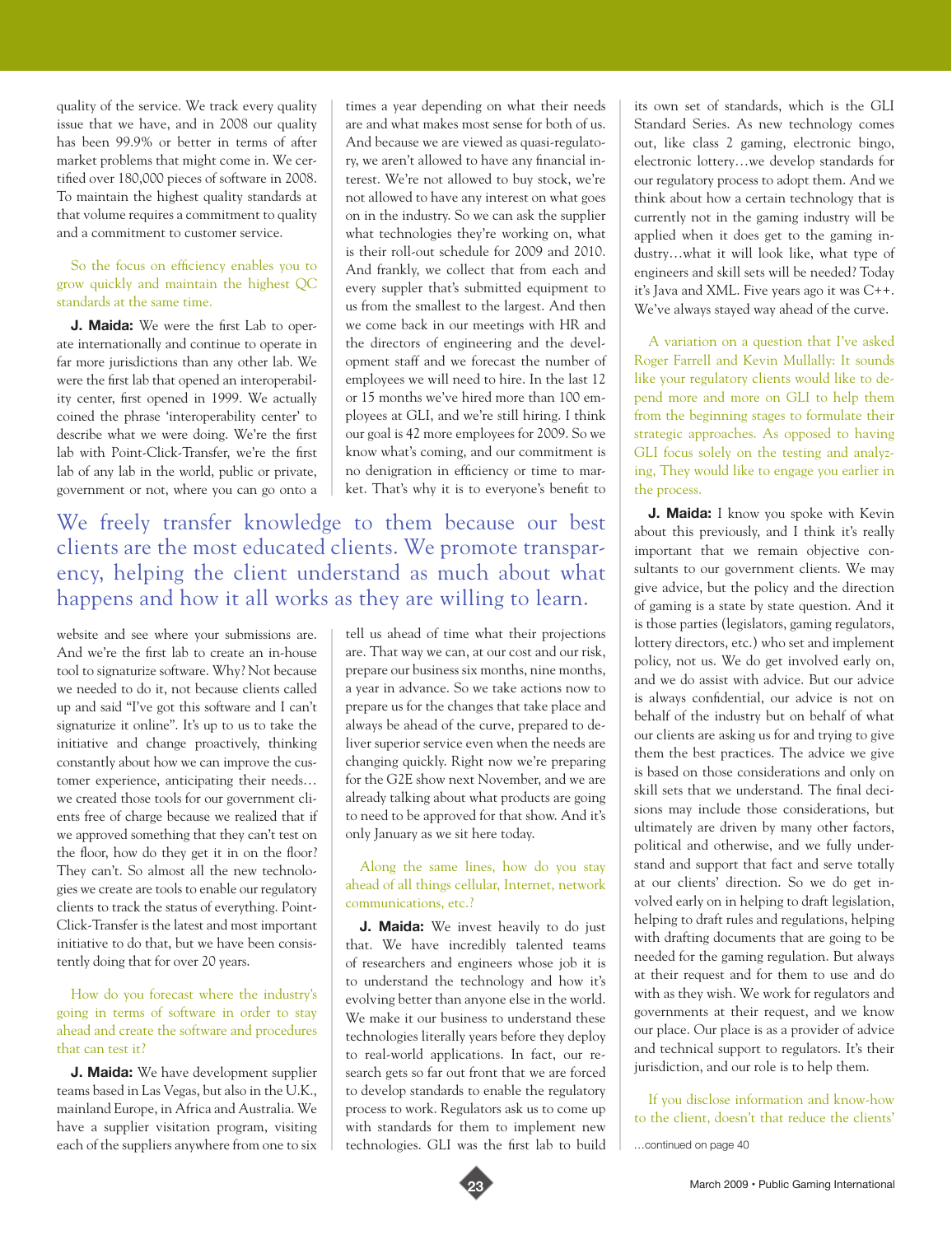#### dependency on you and therefore reduce GLI's income from providing that know-how on a chargeable basis?

**J. Maida:** We freely transfer knowledge to them because our best clients are the most educated clients. We don't want to retain proprietary control over information in some misguided attempt to make them more dependent upon us. We promote transparency, helping the client understand as much about what happens and how it all works as they are willing to learn. That transparency and open dialogue helps the client feel confident about the process and the end result. Engaging the participation of the client in the process also helps to get real-time feedback that can contribute to quality control. Building a genuinely collaborative relationship benefits everyone, really.

Standardization of protocols would seem to result in a simplification of the testing, analysis, and certification process. Doesn't that, in effect, reduce the amount of work required and therefore GLI's revenue? How will that impact your business model?

**J. Maida:** First, let's clarify this concept of protocols a little. There are lots of different protocols applying to different aspects of the technology. G2S is the system protocol. But then you have S2S which is system to system protocol, and then there are peripheral protocols, like a bill validator-to-game protocol. So

Standardized protocols will simplify, streamline and rationalize the process of testing. We see the removal of inefficiencies and artificial technical restrictions on the industry as a very good thing for everyone, including GLI. It will free up capacity to add far more value in far more interesting ways. Human and capital resources can now be channeled towards things like game development and creation of meaningful improvements in technology that directly impact the player experience.

let's just take G2S. It's true that the G2S makes the process of testing easier. But it also allows for more innovation, less time will be spent trying to get a protocol right. And G2S does allow for extensions on the new protocol for the latest and greatest new ideas. So we would rather have a more streamlined protocol that is well managed, that allows for extensions, it allows for more innovation. Some can make the argument that SAS, while everybody can do it, doesn't allow for as many of the technological advances that we need to move to, like

network gaming, things like that. So where the standardized protocols will be easier, the new technology coming will be more robust and stronger. Presently we have lots of different teams of technology specialists divided by supplier or technology genre. Standardized protocols will simplify, streamline and rationalize the process of testing. But we see the removal of inefficiencies and artificial technical restrictions on the industry as a very good thing for everyone, including GLI. It will free up capacity to add far more value in far more interesting ways. Human and capital resources can now be channeled towards things like game development and creation of meaningful improvements in technology that directly impact the player experience. So will this mean our income for needing to conduct analysis and testing of incompatible and technically inefficient systems may decline with standardization of protocols? Sure. But the upside for the entire industry will be positive growth and development. A healthy, growing industry is good for us. The increase in technical innovation will create new and interesting challenges for GLI. Insofar as we meet and exceed those challenges, and we will, the need for GLI expertise and services will increase. The potential for us to use our expertise to help our clients implement the new products and innovations that result from the standardization of protocols is, frankly, far greater than wrestling with some of the artificial technical barriers that have hindered

But what comes out at the end is always going to be the better business model as well. The technology is moving, the customers' needs and the markets are evolving, and we have to make sure we move with it. Of course, we really need to see and embrace the changes way far in advance of the markets in order to stay ahead of the curve.

Would you be willing to comment on how the current economic challenges will affect the industry in general, and perhaps as it relates to GLI and your business.

**Christie Eickelman (Director of WorldWide Marketing):** Let's look at our regulators roundtable. We've recrafted our goal and our message. For instance, one of our sessions is going to be about regulating in economically challenging times. And so we're very aware of the challenges that they're going through, the budget restrictions. So we've restructured our roundtable to address those concerns directly, and doing what we can to be sensitive to their budgetary constraints. We're providing them with lower room rates, more transportation and easier access to the lab, providing more hands-on demonstrations, more training, meals during the meetings, those types of things. And we are enhancing the flow of information to keep them updated on new technology and how changes in technology might call for changes in their regulations.

**J. Maida:** A regulator in challenging times still has to regulate, but must also adapt to the market conditions and the supply conditions around them. We're exploring ways to analyze and assess and approve a private equity transaction where a private equity company is buying into a licensee and what that requires in terms of budget. So we're trying to bring really pertinent and new topics to the roundtable. But on GLI's financial strategy side, we have always, over the course of 20 years, been very conservative. We're not leveraged up. We've always kept our balance sheet exceedingly strong, with very conservative debt to equity ratios. As far as I know, the premier companies in the gaming supplier space have done the same, kept a conservative balance sheet and not over-leveraged. We're actually hiring people, as I mentioned, and giving raises this year. But while we have planned for a rainy day, it is still challenging and our senior management team is totally engaged in dealing with the ramifications that this financial crisis will have on everyone.

#### technical innovation thus far.

Insofar as change obsoletes products or business processes, the GLI approach is to not only allow that to happen, but to embrace the opportunity to drive change forward. It's what is good for the industry but it's also the strategically smart way to stay ahead of the curve.

**J. Maida:** That's right. When you are committed to just doing what's right for the customer and the industry, sometimes you find yourself making lemonade out of lemons.